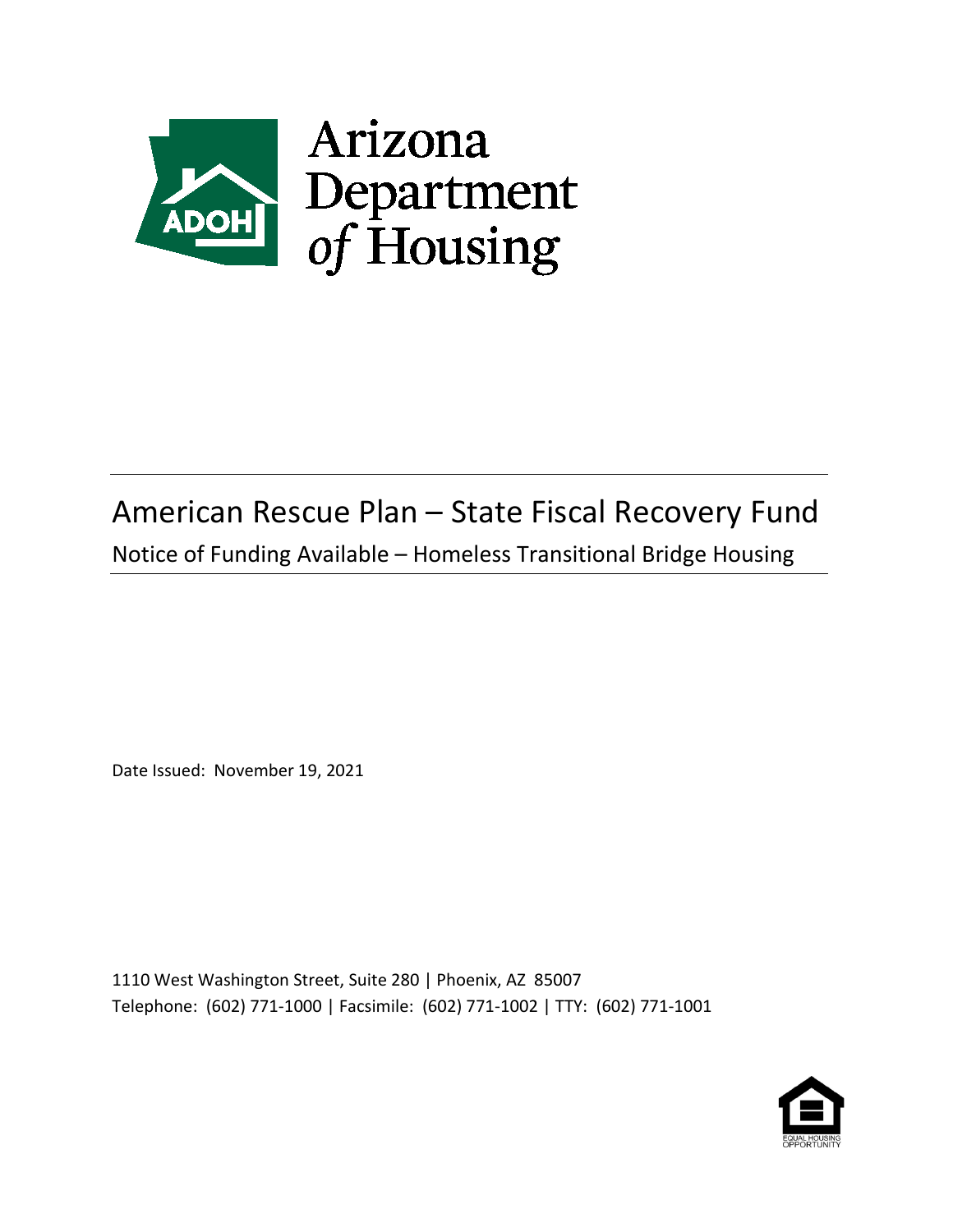## Table of Contents

<span id="page-1-0"></span>

| Introduction                                                                                                                               |                |
|--------------------------------------------------------------------------------------------------------------------------------------------|----------------|
| <b>Statewide Eligible Applicants</b>                                                                                                       | $\mathbf{1}$   |
| <b>Rural Set Aside Eligible Applicants</b>                                                                                                 | $\mathbf{1}$   |
| <b>Eligible Activities</b>                                                                                                                 | 2              |
| Thresholds and Application Requirements – Conversion, Acquisition and/or<br>Rehabilitation of Emergency or Transitional Housing Facilities | 2              |
| <b>Selection Notification</b>                                                                                                              | 3              |
| <b>Maximum Grant Amount</b>                                                                                                                | 4              |
| <b>Application Submittal</b>                                                                                                               | $\overline{4}$ |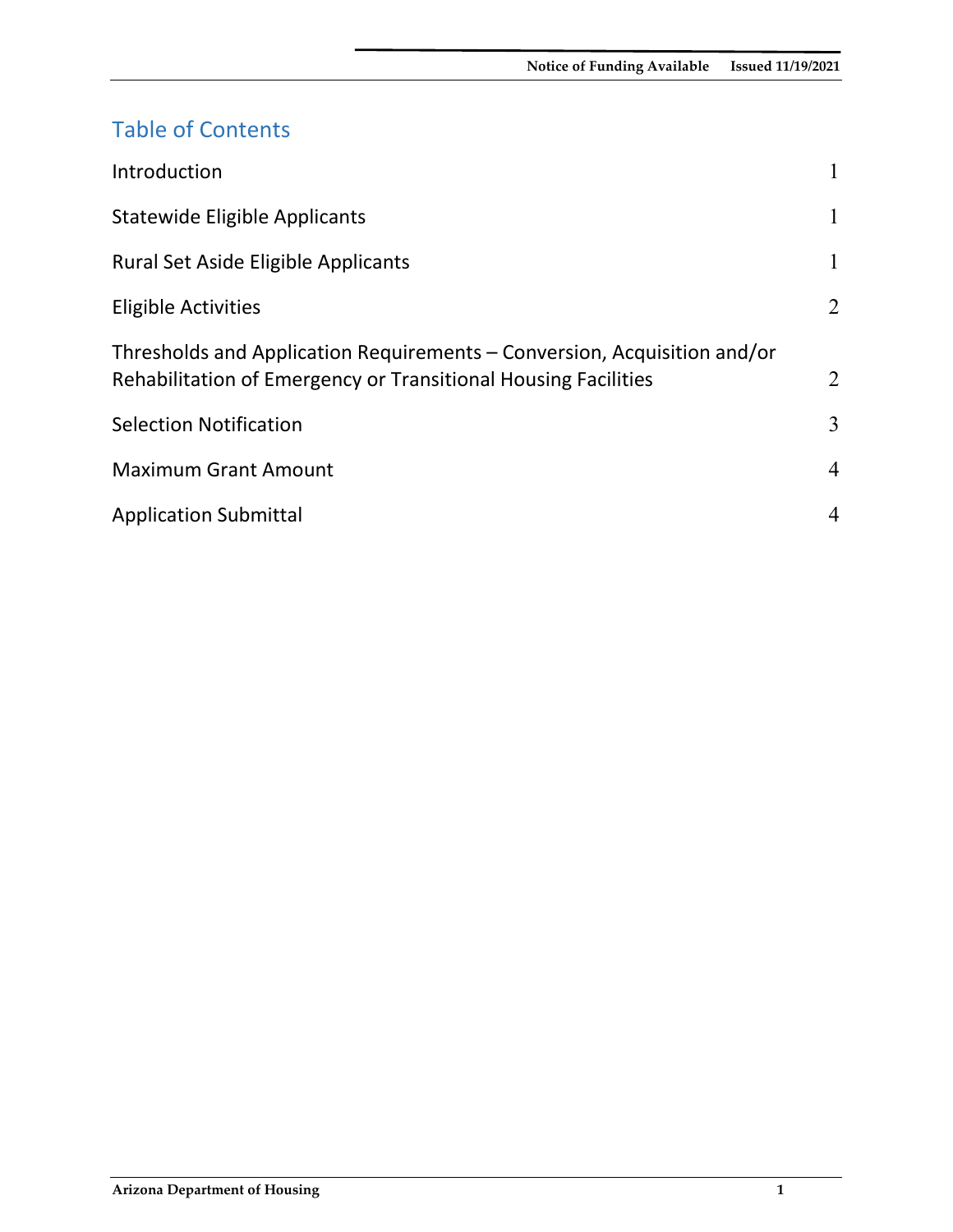#### **Introduction**

The Arizona Department of Housing ("ADOH" or the "Department") is pleased to announce a Notice of Funding Availability ("NOFA") for approximately \$40 million in State Fiscal Recovery Funds from the American Rescue Plan (SFRF-ARP). The funds will be distributed as follows:

- \$40 million for conversion of hotel units into transitional bridge housing for homeless individuals and/or families including acquisition and/or rehabilitation:
	- $\circ$  \$30 million set aside for the rural balance of state applicants outside of Maricopa and Pima Counties and tribal jurisdictions. Eligible applicants must apply through the rural balance of state set aside until funds are exhausted. Please see the Rural Balance of State Set Aside Eligible Applicants section below.
	- $\circ$  \$10 million available statewide, including in areas eligible for the rural balance of state set-aside, Maricopa and Pima counties, and tribal jurisdictions.

The Department will award funds through a Request for Proposal (RFP) application process until all funds are committed. The Department will begin accepting applications for the conversion of hotel units into transitional bridge housing for homeless individuals and/or families effective immediately. Submitted applications must meet the requirements outlined in the Thresholds and Application Requirements section of this NOFA. SFRF-ARP will be awarded as a grant with a 40 year Land Use Restriction Agreement required to maintain long-term affordability.

The SFRF-ARP application can be obtained from the ADOH website at: [https://housing.az.gov/documents-links/forms/community-revitalization.](https://housing.az.gov/documents-links/forms/community-revitalization) Further information on application requirements can be found in the Thresholds and Application Requirements section of this NOFA.

#### <span id="page-2-0"></span>**Statewide Eligible Applicants**

Eligible applicants for statewide projects are all units of local government, tribal jurisdictions and nonprofit organizations.

#### <span id="page-2-1"></span>**Rural Balance of State Set Aside Eligible Applicants**

Under the rural balance of state set-aside, eligible transitional bridge housing activities may be directly undertaken by a unit of local government or through a nonprofit organization. The project must be located outside of Maricopa and Pima counties and tribal jurisdictions.

#### <span id="page-2-2"></span>**Eligible Activities**

All activities must demonstrate they respond to a disproportionate impact caused by the COVID-19 public health emergency and must not be a duplication of benefits of financial assistance from any other federal source. The eligible activity category for this NOFA is as follows:

● Conversion, including acquisition and/or rehabilitation of hotel units into transitional bridge housing for homeless individuals and/or families: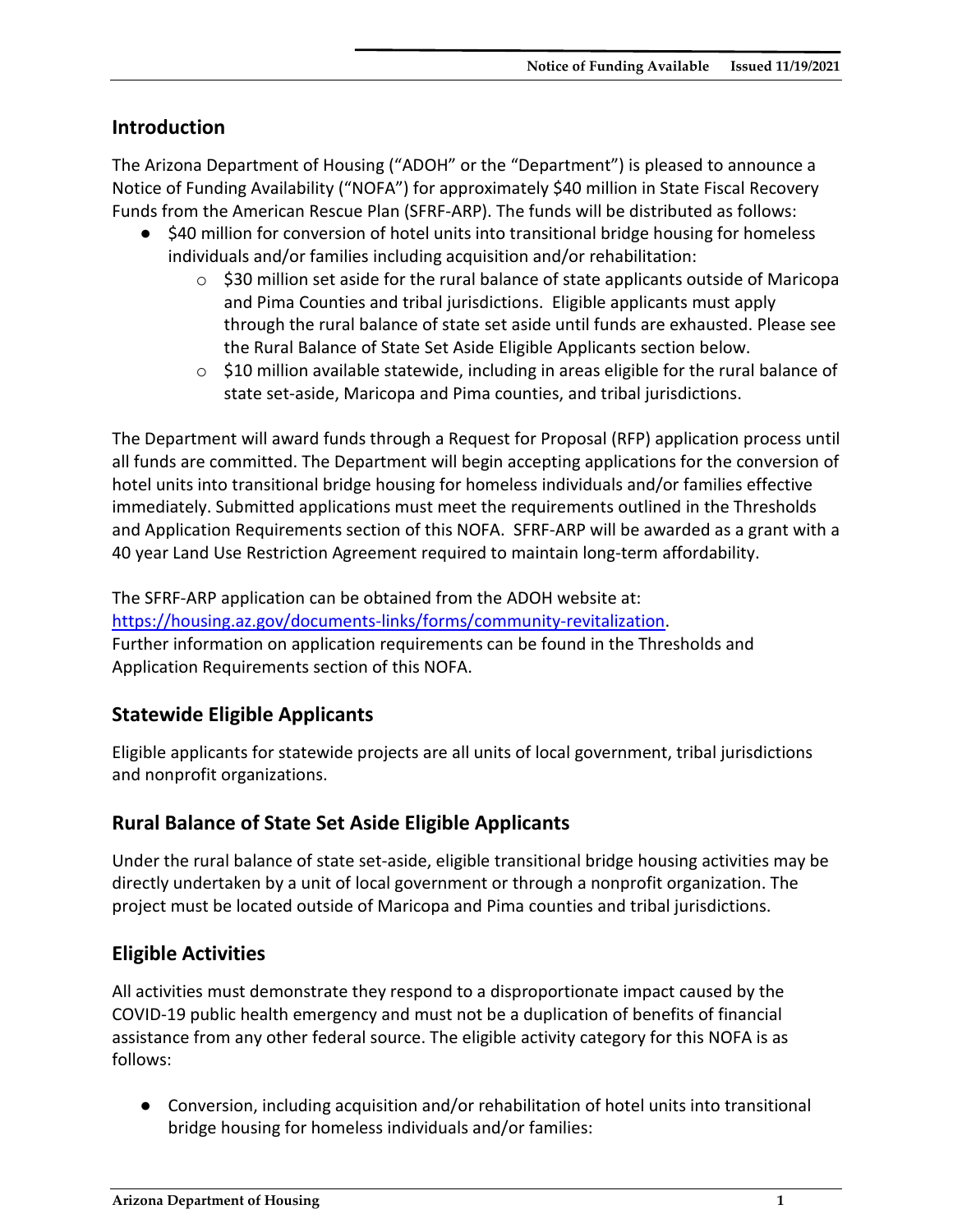- $\circ$  Statewide: Up to \$10 million total available funding for statewide eligible RFP applicants. Project administrative expenses, including developer fees, are capped at 10%.
- $\circ$  Rural Balance of State Set Aside: Up to \$30 million total available funding for rural balance of state set aside eligible applicants. Project administrative expenses, including developer fees, are capped at 10%.

Eligible activities should be ready to begin implementation within thirty-(30)-days of execution of the Funding Agreement. To meet expenditure thresholds, applicants must demonstrate:

- expenditures did not occur prior to March 3, 2021 or after December 31, 2024;
- at least 80% of SFRF-ARP funds will be expended by March 31, 2023; and
- the remaining 20% of funds will be expended by March 31, 2024.

### <span id="page-3-0"></span>**Thresholds and Application Requirements – Conversion including Acquisition and/or Rehabilitation of Hotel Units into Transitional Bridge Housing.**

Applications must meet all of the following thresholds:

- Project application is complete. Applicant has fully completed the SFRF-ARP Application form and attached all additional required documentation per the SFRF-ARP Application Checklist. The combined form can be downloaded from the ADOH Website at: <https://housing.az.gov/documents-links/forms/community-revitalization>
- Project application must demonstrate that the SFRF-ARP eligible activity responds to a disproportionate impact caused by the COVID-19 public health emergency. Expenditure category is 3.10 Housing Support: Affordable Housing and will serve homeless individuals and/or families.
- If additional federal funding (non-SFRF-ARP) is required for the development of the Project then the Project must comply with all federal cross-cutting regulations. These include but are not limited to Environmental Review, Procurement, Federal Labor Standards, Uniform Relocation Act, Section 3, etc.
- Must have local government approval, and be properly zoned for the proposed use. Properties requiring variances or use permits are permitted.
- For rural units of local government, the RFP Application complies with the citizen participation requirements as described in the State's Citizen Participation Plan. The ADOH Citizen Participation Plan 2020-2024 is available on the publications page of the Department's website at:<https://housing.az.gov/documents-links/publications>
- Applicant has written consent of the tribal jurisdiction: If any activities will take place on or services will be delivered on tribal lands, the applicant must submit a letter documenting the consent of the tribal jurisdiction.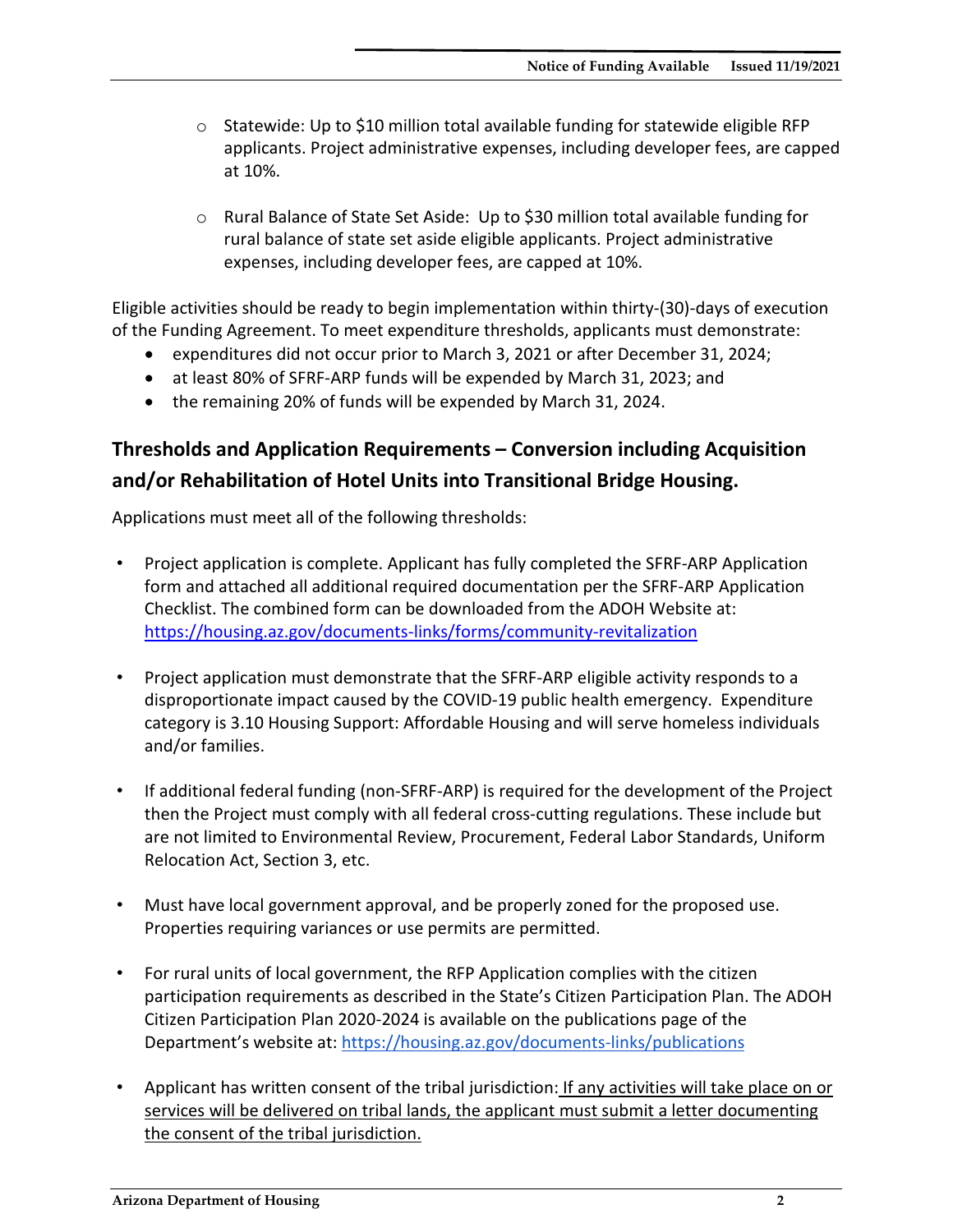- Applicant must be an active participant in the local Continuum of Care, or agree to participate going forward.
- Applicant must agree to report its services/assistance to homeless populations in the relevant HMIS system.
- Resources necessary to pay for ongoing Operating Expenses for a period of five (5) years after completion of the project must be pre-identified, and the applicant must provide a long-term plan for the continued use of the facility for transitional or permanent affordable housing. A 40 year Land Use Restriction Agreement is required to maintain long-term affordability.
- Applicant agrees to repay or secure repayment if the assistance is determined to be duplicative or does not comply with any applicable federal regulations.
- Activity or project is non-speculative. Applicants must have legally-binding commitments for all funding necessary to complete the proposed activity or project. If SFRF-ARP is not expected to cover all development costs, firm commitments for other required resources must be provided.
- Applicant evidences capacity (with all staff in place) to complete the project in a timely manner.
- All applications for transitional bridge housing shall be subject to underwriting by the Department, and be determined to be financially viable.

Applicants are encouraged to begin the Phase 1 Environmental process as soon as possible.

Please review the SFRF-ARP Application Checklist on TAB 2 of the SFRF-ARP Application, which lists all documentation that must be submitted in the RFP Application package.

#### <span id="page-4-0"></span>**Selection Notification**

Awards are made at the sole discretion of the Department.

ADOH anticipates notifying all applicants within sixty-(60)-days of application as to whether they will receive a conditional commitment of funding, subject to application underwriting. Applicants approved for funding should be prepared to initiate projects within thirty-(30)-days of execution of the Funding Agreement.

Upon request, unfunded applicants will have the opportunity to review their application with ADOH staff in order to increase their potential to be funded in subsequent application and funding processes if applicable.